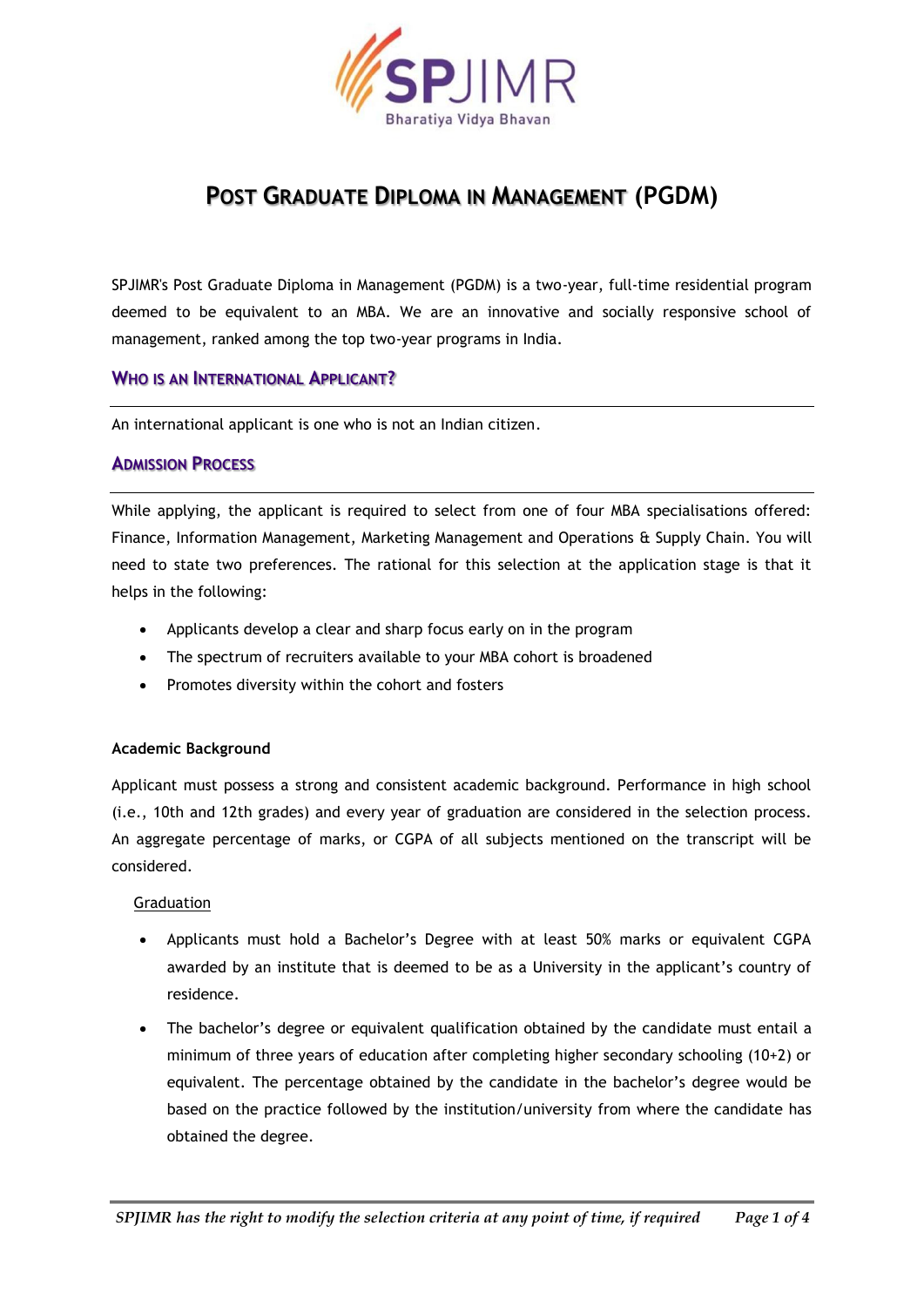- The degree should be awarded by a college/ institute/ university which is been recognized by the Association of Indian Universities (AIU)/ other appropriate authorities.
- Applicants in the last year of degree and those who have completed the degree but are awaiting results can also apply. The applicant should have obtained 50% marks or equivalent in the latest exam that has been completed. In such a case, applicants must provide a provisional certificate from the Principal/ Registrar of his/ her institute/ college stating that s/he has appeared for all the exams and has completed all the obligations required to obtain the degree. Such applicants, if selected, have to provide the degree awarded by the University latest by December 31, 2019 until which the registration will be considered as provisional. The registration to the program will stand cancelled if the applicant fails to submit the degree by December 31, 2019.
- If the institute provides grades/CGPA instead of a percentage score, a conversion of the same is required. If no conversion is available/ provided, then the admissions office will calculate a percentage by dividing the CGPA obtained to the highest CGPA possible and multiplying the result by 100.
- For the applicants who are awaiting their final results of the bachelor's degree, available marks of the previous semesters/ years would be considered for calculating graduation percentage.

### **Work Experience**

- Work experience is not mandatory for this program.
- Graduates with up to five years of work experience can apply. Those with more than five years of experience are encouraged to apply to SPJIMR's PGPM program.
- Relevant work experience after graduation will be considered. Internship/ training/ project work which was a part of the curriculum will not be considered as work experience.
- The applicant will need to provide proof of work experience such as offer letter, salary slips and an experience letter.

| <b>Entrance Test</b>       | Sectional |              |        | <b>Overall</b> |
|----------------------------|-----------|--------------|--------|----------------|
| <b>GMAT</b> (Jan 01, 2016) | Verbal    | Quantitative | $\sim$ |                |

### **Entrance score - Qualifying Score (Cut-offs)**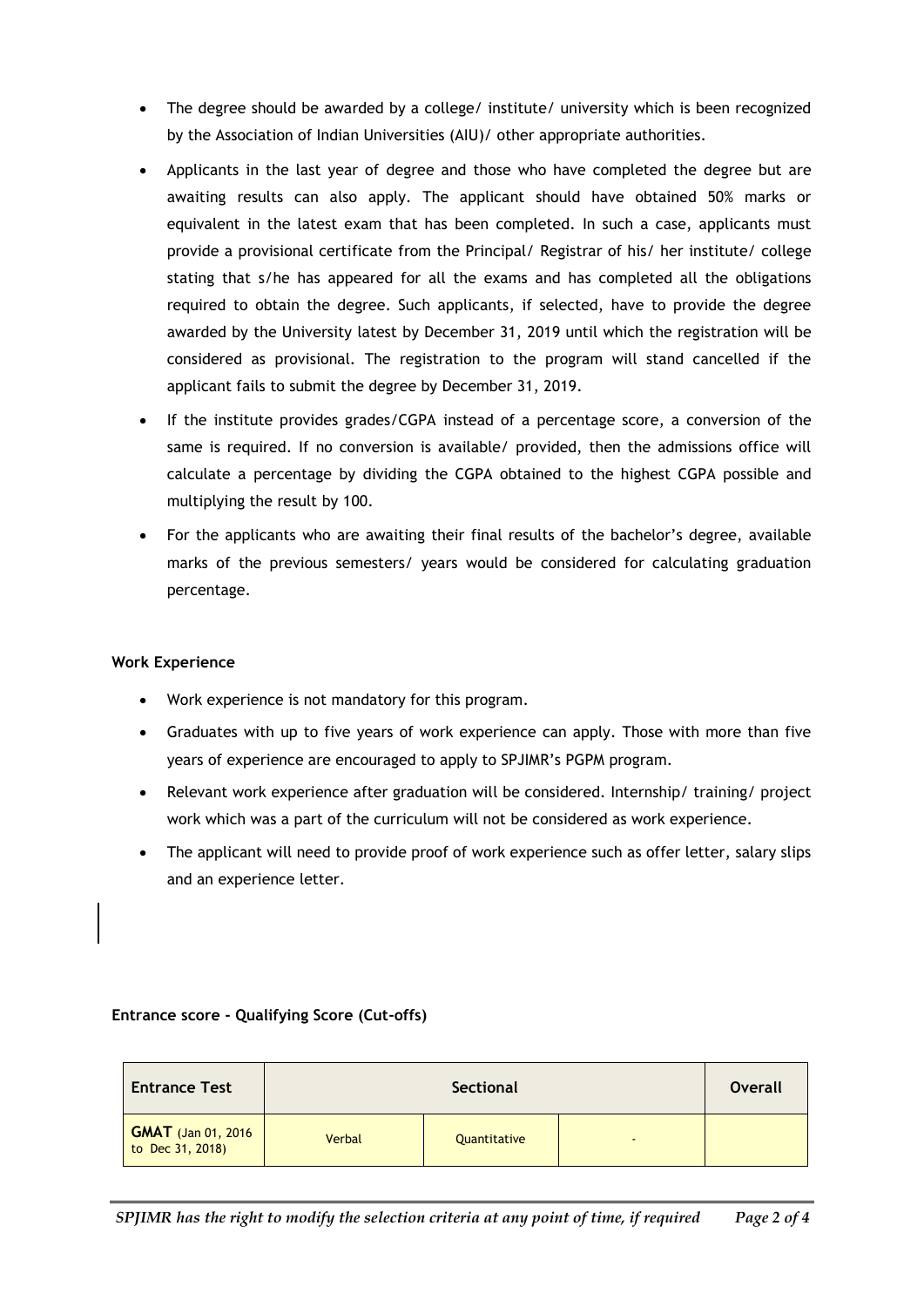| <b>Percentile</b> | 65                                        | 65                                         |                             | 75 |
|-------------------|-------------------------------------------|--------------------------------------------|-----------------------------|----|
| <b>CAT 2018</b>   | Verbal Ability & Reading<br>Comprehension | Data Interpretation<br>& Logical Reasoning | Quantitative Ability        |    |
| Percentile        | 75                                        | 75                                         | 75                          | 85 |
| <b>XAT 2019</b>   | English Language &<br>Logical reasoning   | <b>Decision Making</b>                     | <b>Quantitative Ability</b> |    |
| Percentile        | 75                                        | 75                                         | 75                          | 85 |

# **APPLICATION PROCESS**

To apply for the PGDM program, applicants must fill the form on the online admissions portal at:

### https://spjimr-pgdm.formistry.com/

The Application processing fee is USD 25. This fee can be paid through credit card or net banking.

### **Important Dates**

- International applicants residing outside India
	- o Application deadline: **January 31, 2019**
	- o It is mandatory for such applicants to provide proof of current residence while filling the application.
	- o Interviews for these applicants would be scheduled over Skype.
- International applicants residing in India
	- o Application deadline: **November 23, 2018**
	- o These applicants would need to personally attend the interviews scheduled at Bengaluru/ Delhi/ Kolkata/ Mumbai as per the shortlist and the slot available.

# **SELECTION PROCESS**

The applicants are shortlisted on the basis of their applications. They are also expected to meet the qualifying scores in at least one of the entrance exams.

The shortlist is based on their qualifying score and profile considering the following factors:

- Consistency of academic record
- Relevance of work experience for the specialization
- Versatility & achievements